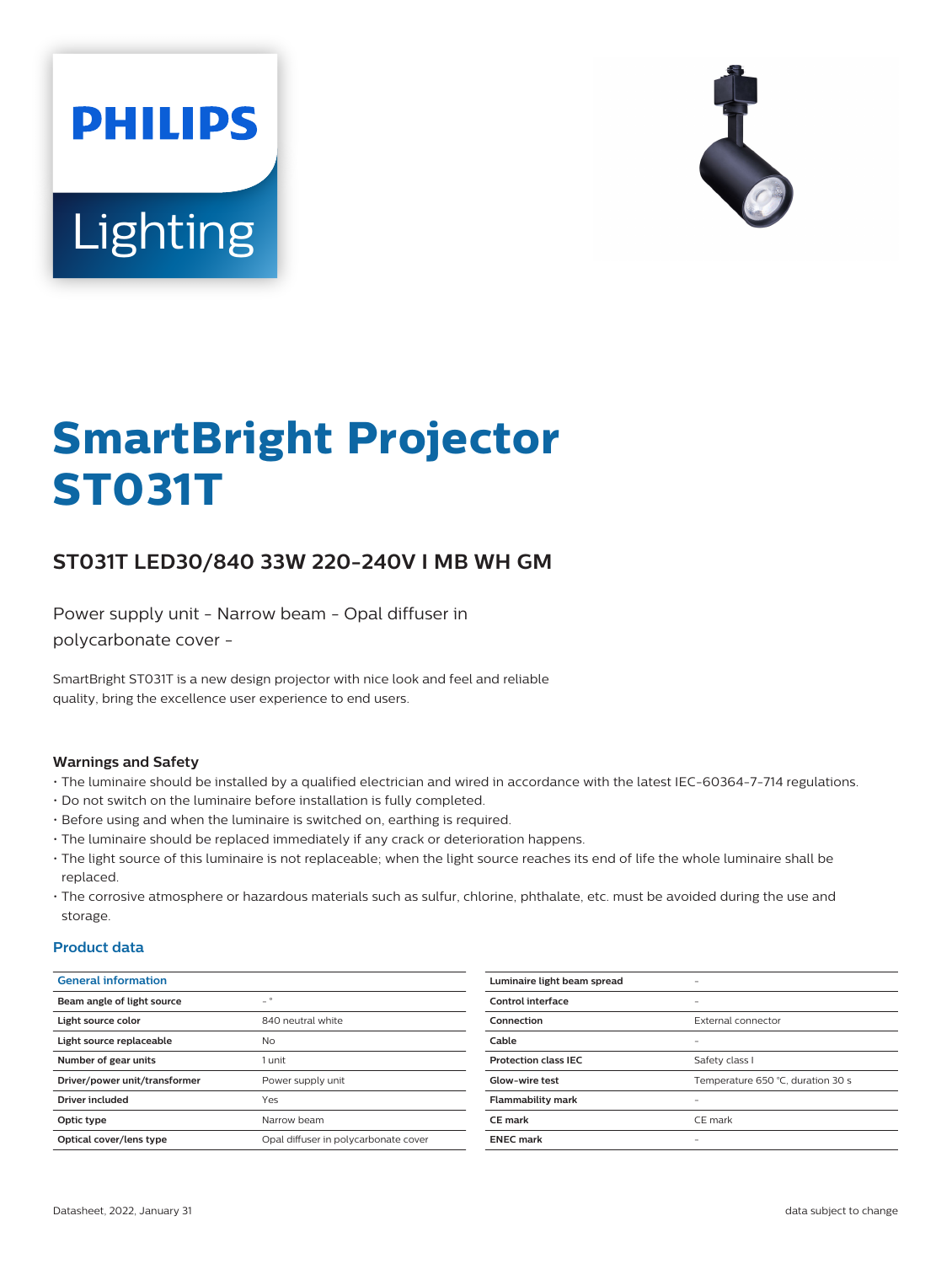# **SmartBright Projector ST031T**

| <b>Warranty period</b>                      | 3 years           |
|---------------------------------------------|-------------------|
| Constant light output                       | <b>No</b>         |
| Number of products on MCB of 16 A type B 30 |                   |
| <b>EU RoHS compliant</b>                    | Yes               |
| Light source engine type                    | LED               |
|                                             |                   |
| <b>Operating and electrical</b>             |                   |
| <b>Input Voltage</b>                        | 220 to 240 V      |
| <b>Input Frequency</b>                      | 50 or 60 Hz       |
| Initial CLO power consumption               | $-W$              |
| Average CLO power consumption               | $-W$              |
| Inrush current                              | 43.8 A            |
| Inrush time                                 | 0.0112 ms         |
| <b>Power Factor (Min)</b>                   | 0.9               |
|                                             |                   |
| <b>Controls and dimming</b>                 |                   |
| <b>Dimmable</b>                             | No                |
|                                             |                   |
| <b>Mechanical and housing</b>               |                   |
| <b>Housing Material</b>                     | Aluminum extruded |
| <b>Reflector material</b>                   | Polycarbonate     |
| Optic material                              | Polycarbonate     |
| Optical cover/lens material                 | Polycarbonate     |
| <b>Fixation material</b>                    |                   |
| Optical cover/lens finish                   | Opal              |
| Overall length                              | 201 mm            |
| <b>Overall width</b>                        | 80 mm             |
| <b>Overall height</b>                       | 201 mm            |
| <b>Overall diameter</b>                     | 80 mm             |
| Color                                       | White             |
|                                             |                   |

| Initial performance (IEC compliant)   |                                    |  |  |  |
|---------------------------------------|------------------------------------|--|--|--|
| Initial luminous flux (system flux)   | 3000 lm                            |  |  |  |
| Luminous flux tolerance               | $+/-10%$                           |  |  |  |
| Initial LED luminaire efficacy        | 90 lm/W                            |  |  |  |
| Init. Corr. Color Temperature         | 4000 K                             |  |  |  |
| Init. Color Rendering Index           | >80                                |  |  |  |
| Initial chromaticity                  | (0.3858,0.3818) SDCM≤5             |  |  |  |
| Initial input power                   | 33W                                |  |  |  |
| Power consumption tolerance           | $+/-10%$                           |  |  |  |
|                                       |                                    |  |  |  |
| Over time performance (IEC compliant) |                                    |  |  |  |
| Median useful life L70B50             | 30000 h                            |  |  |  |
| Median useful life L80B50             | 20000 h                            |  |  |  |
| Median useful life L90B50             | 8500h                              |  |  |  |
|                                       |                                    |  |  |  |
| <b>Application conditions</b>         |                                    |  |  |  |
| Ambient temperature range             | $-20$ to $+40$ °C                  |  |  |  |
| <b>Maximum dim level</b>              | Not applicable                     |  |  |  |
| Suitable for random switching         | Not applicable                     |  |  |  |
|                                       |                                    |  |  |  |
| <b>Product data</b>                   |                                    |  |  |  |
| Full product code                     | 871016335935999                    |  |  |  |
| Order product name                    | ST031T LED30/840 33W 220-240V I MB |  |  |  |
|                                       | WH GM                              |  |  |  |
| EAN/UPC - Product                     | 8710163359359                      |  |  |  |
| Order code                            | 911401873580                       |  |  |  |
| Numerator - Quantity Per Pack         | 1                                  |  |  |  |
| Numerator - Packs per outer box       | 10                                 |  |  |  |
| Material Nr. (12NC)                   | 911401873580                       |  |  |  |
| Net Weight (Piece)                    | 0.500 kg                           |  |  |  |

#### **Approval and application**

| Ingress protection code      | IP20 [ Finger-protected] |  |  |  |
|------------------------------|--------------------------|--|--|--|
| Mech. impact protection code | IK02 [ 0.2 J standard]   |  |  |  |
|                              |                          |  |  |  |

### **Dimensional drawing**



**ST031T LED30/840 33W 220-240V I MB WH GM**

 $\blacksquare$   $\boxdot$   $\bigoplus$